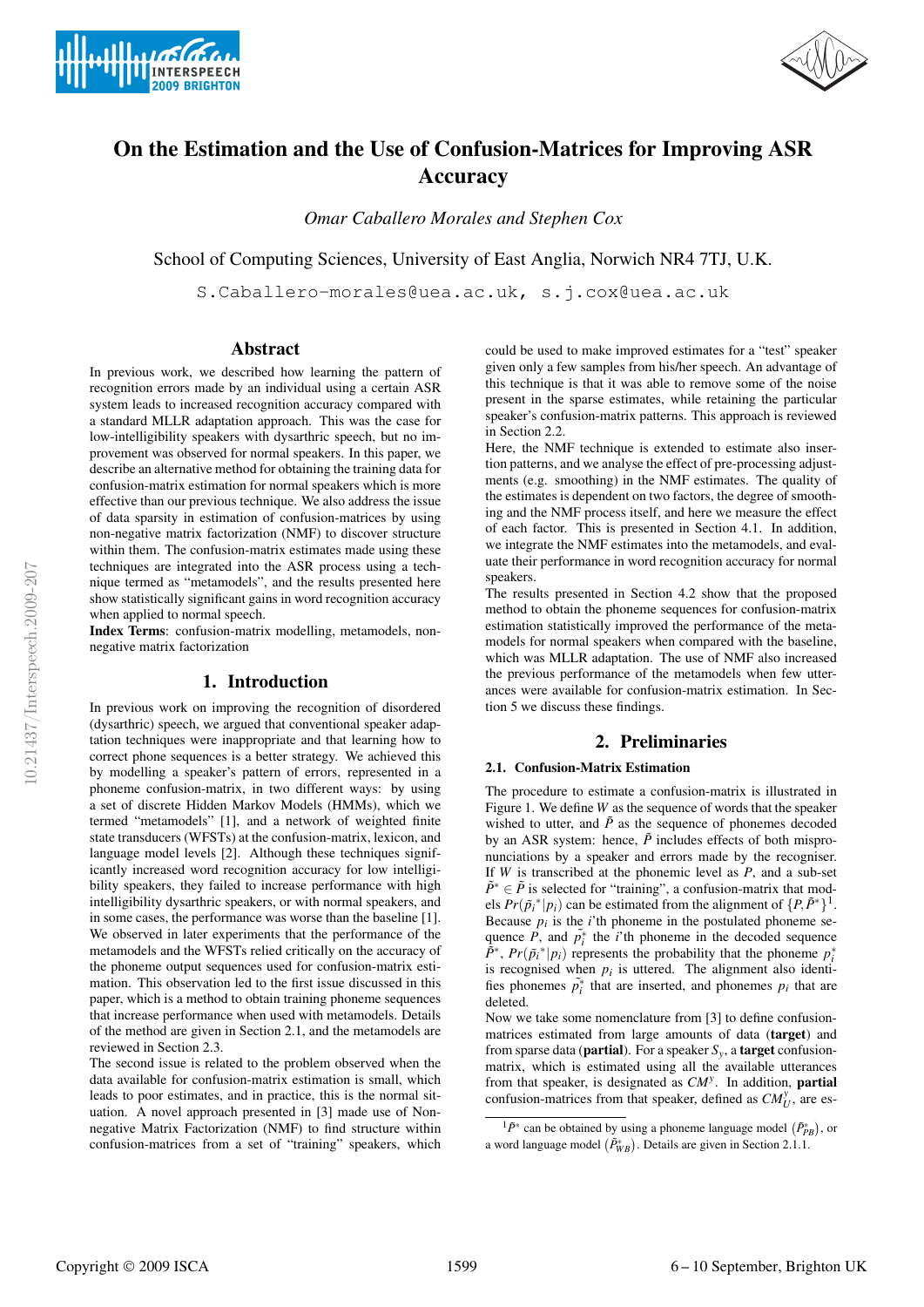Figure 1: *Procedure for confusion-matrix estimation.*



timated by using  $U = \{5, 10, 15, 20, 30\}$  utterances. In Section 2.1.1, we present the method to obtain the most suitable  $\tilde{P}^*$  for confusion-matrix estimation. Details of the application of NMF to the partial confusion-matrices, and how they are integrated into the recognition process, are presented in the next sections.

#### 2.1.1. *A Method for Obtaining*  $\tilde{P}$ <sup>∗</sup>

In previous experiments [1],  $\tilde{P}^*$  was decoded by using a phoneme-loop language model. This is equivalent to using a phoneme-bigram (PB) language model with a **grammar scale factor**<sup>2</sup> of zero. These phoneme sequences can be expressed as  $\{\tilde{P}_{PB}^*, s = 0\}$ , where *PB* denotes the kind of language model used, and *s* the magnitude of the grammar scale factor.

In later experiments with disordered speech, the grammar scale factor was increased (e.g.,  $s = 10$ , and  $s = 25$ ). As shown in Figure 2, this change improved the metamodels' performance. An alternative method is shown as the dotted lines in Figure 1. Here, the training speech is decoded by using a wordbigram (WB) language model with a fixed grammar scale factor  $(s_{WB} = 30)$ . The phonemic transcriptions of the words decoded then provide the phoneme sequences  $\tilde{P}_{WB}^*$ . Because of the extra constraint of a word-level language model in the decoding process, prior to conversion to phonemes, the accuracy of  $\tilde{P}_{WB}^*$  is higher than just using a "phoneme loop" decoder. As shown in Figure 2, the metamodels built using these sequences for training-data achieved the highest word recognition accuracy (Section 2.3 describes in detail how the metamodels are used in the recognition process).

It is interesting to note that, while  $\tilde{P}_{WB}^*$  had the highest phoneme accuracy, and  $\{\tilde{P}_{PB}^*, s = 0\}$  the lowest, this did not necessarily correlate with the performance of the metamodels. The key point is the rate of phoneme deletions. Analysis showed that  $\tilde{P}_{WB}^*$  could be quite accurate, with a low number of insertion and substitution errors, but could also have a high rate of deletion errors (e.g., due to deleted phoneme sequences), which decreases the performance of the modelling technique [2]. In this Figure 2: *Performance of the metamodels trained with different sets of phoneme strings P*˜<sup>∗</sup> *: mean word recognition accuracy across all the speakers from the Nemours Database of Dysarthric Speech [4].*



case, metamodels trained with  $\{\tilde{P}_{PB}^*, s \geq 0\}$  performed better for some speakers with disordered speech. Hence, the use of  $\tilde{P}^∗$ was based on two measures: high phoneme accuracy (from the training set), and low rate of deletions. For normal speakers,  $\tilde{P}^* = \tilde{P}_{WB}^*$  was a suitable choice.

### **2.2. Non-negative Matrix Factorization (NMF)**

In [3], we reported that there was inherent structure and correlations present in the confusion-matrices estimated from data from speakers in the Wall Street Journal (WSJ) database. NMF was proposed as an approach to utilise these correlations to estimate an individual speaker's confusion-matrix given some sparse data from him/her. An advantage of using NMF over other similar methods, such as Principal Component Analysis (PCA) and Singular Value Decomposition (SVD), is the non-negativity property. This makes it suitable to estimate confusion-matrix probabilities (e.g.,  $Pr(\tilde{p}_i^*|p_i)$ ) that are restricted to the range  $[0,1]$ . Although there is no guarantee that the estimates will be  $\leq 1$ , the normalisations required are less severe than those required if negative estimates are present.

NMF seeks to approximate an  $n \times m$  non-negative matrix *V* by the product of two non-negative matrices *W* and *H*:

$$
V \approx WH. \tag{1}
$$

*W* is a  $n \times r$  matrix and *H* is a  $r \times m$  matrix, where  $r \leq min(n, m)$ . When  $r < min(n, m)$ , the estimate of *V*,  $\hat{V} = WH$ , can be regarded as having being projected into and out of a lowerdimensional space *r* [5]. The columns of *W* are regarded as forming a set of (non-orthogonal) basis vectors that efficiently represent the structure of  $V$ , with the columns of  $H$  acting as weights for individual column vectors of *V* [3].

Estimation of *V* is accomplished by minimising a distance function between *WH* and *V*, which is defined by the Frobenius norm [5]. The minimisation algorithm is the one proposed by Lee and Seung in [6].

#### *2.2.1. Target Confusion-Matrix Estimation*

In this work, the **Direct** model as defined in [3] was used for confusion-matrix estimation. Each column of *V* is a **target** confusion-matrix *CM<sup>x</sup>* (written out column by column) from a training-set speaker *Sx*. To estimate a **target** confusion-matrix *CM*<sup>*y*</sup> from a **partial** confusion-matrix  $CM_U^{\bar{y}}$  of a "test" speaker  $S_y$ ,  $CM_U^y$  is added as an extra column to *V*. When NMF is

<sup>2</sup>The grammar scale factor controls the influence of the language model on the decoding process. As the grammar scale factor increases, the decoding relies more on the language model than the acoustic signal.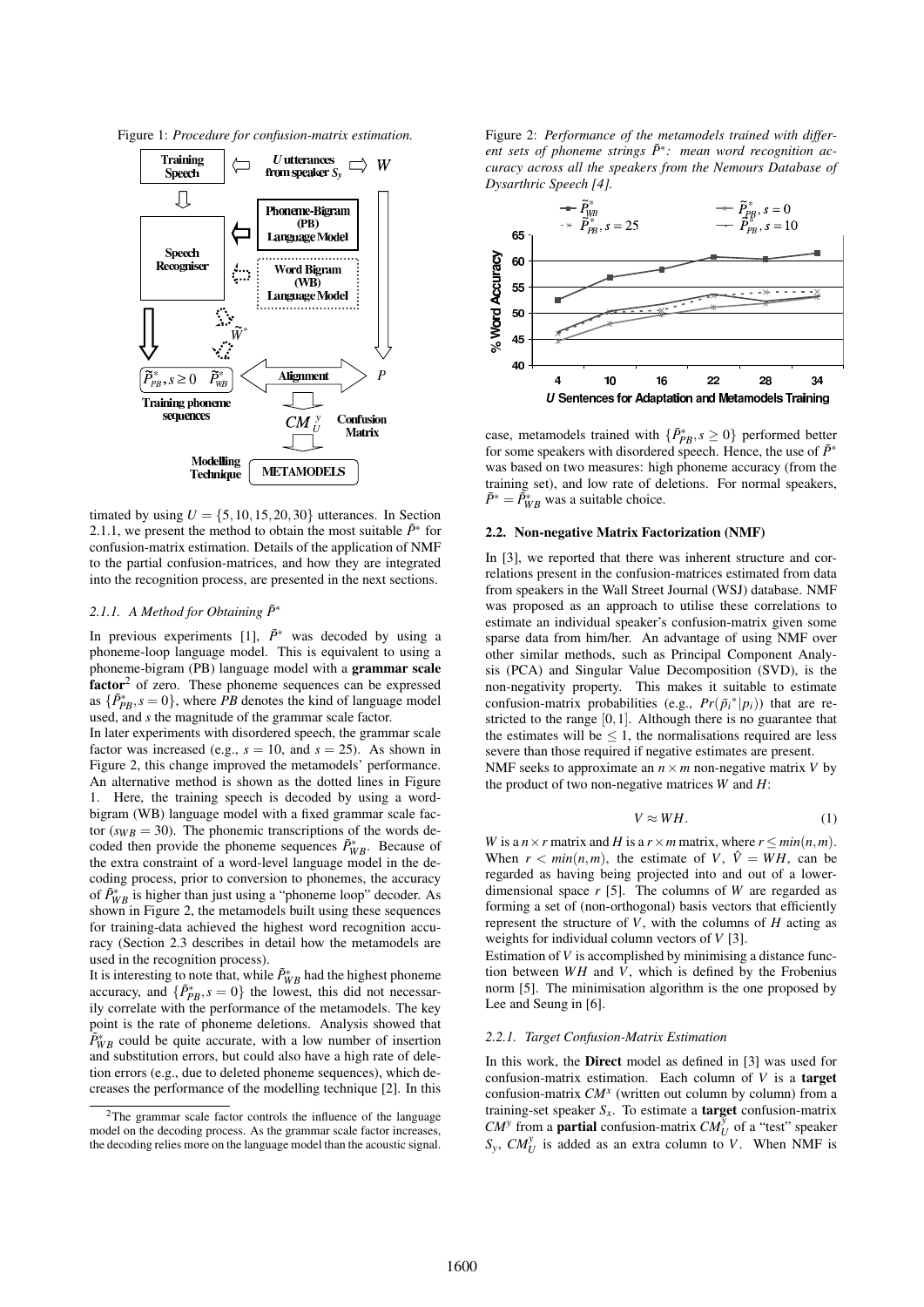applied to *V*, the estimated confusion-matrix  $\widehat{CM}^y$  is retrieved from  $\hat{V}$  and is re-normalised so that its rows sum to 1.0. As presented in [3], a weighted distance squared difference measure  $D(CM^y, \widehat{CM}^y)$  was used to assess the quality of the estimates of  $\widehat{CM}^y$ . The process is iterated until the obtained estimates converge. More information of the algorithm can be found in [3].

#### *2.2.2. Smoothing*

If the data available from a speaker is very small, the **partial** confusion-matrix  $CM_U^y$  will be too sparse to make an improved estimate using NMF. Hence,  $CM_U^y$  is smoothed using a speakerindependent confusion-matrix  $\overline{CM}$  that is well estimated from the training data. If the total number of non-zero elements in  $CM_U^y$  is less than a threshold  $CT = \{0, 2, 5\}$ , the row is replaced by the equivalent row of  $\overline{CM}$ .

## **2.3. Metamodels**

The use of "metamodels" as a technique to integrate  $Pr(\tilde{p}_i^*|p_i)$ into the word recognition process was first described in [1] and was also used in [7]. The architecture of the metamodel of a phoneme is shown in Figure 3. Each state of a metamodel has a discrete probability distribution over the symbols for the set of phonemes, plus an additional symbol labelled DELETION. The central state (2) of a metamodel for a certain phoneme models correct decodings, substitutions and deletions of this phoneme made by the recogniser. States 1 and 3 model (possibly multiple) insertions before and after the phoneme. The parameters of the metamodels are trained by using the partial confusionmatrices  $CM_U^y$  estimated from accurate alignments of *P* and  $\tilde{P}^*$ as detailed in section 2.1.





As an example of the operation of a metamodel, consider a hypothetical phoneme that is always decoded correctly without substitutions, deletions or insertions. In this case, the discrete distribution associated with the central state would consist of zeros except for the probability associated with the symbol for the phoneme itself, which would be 1.0. In addition, the transition probabilities  $a_{02}$  and  $a_{24}$  would be set to 1.0 so that no insertions could be made. Before recognition, a language model is used to compile a "meta-recogniser" network, which is identical to the network used in a standard word recogniser except that the nodes of the network are the appropriate metamodels rather than the acoustic models used by the word recogniser. At recognition time, the output phoneme sequence  $\tilde{P}^*$  is passed to the meta-recogniser to produce a set of word hypotheses [1].

In [3], NMF was used to obtain improved estimates of confusion-matrices (as measured by the Frobenius Norm between the estimated and target matrices), but these were not used to improve ASR. Here, we used NMF to estimate the set of discrete probabilities associated with the states 1, 2 and 3 of the metamodel of Figure 3. Note that the set associated with state 2 is the same as a row of a confusion-matrix, and the sets associated with states 1 and 3 represent the probabilities of insertion of phonemes before and after the phoneme, respectively. For the states 1 and 3, the transitions  $a_{11}$  and  $a_{33}$  were set to zero for simplicity. Note that all transition probabilities are estimated by counting of phoneme occurrences.

# **3. Speech Data and Baseline Recogniser**

The Wall Street Journal (WSJ) database was used to build the baseline speech recogniser. The training set consisted of the WSJ data from 92 speakers in set *si tr*. This was used to construct 45 monophone acoustic models. The models were standard three-state left-to-right topology with eight mixture components per state. The front-end used 12 MFCCs plus energy plus delta and acceleration coefficients.

For the NMF experiments, the training-speakers  $S<sub>x</sub>$  for *V* (see Section 2.2.1) consisted of 85 speakers from the *si tr* set, which were also used to estimate  $\overline{CM}$ . 10 test-speakers  $S_v$  for *V* were selected from the set *si dt* of the same database. Note that from the training-speakers, only **target** confusion-matrices *CM<sup><i>x*</sup> were estimated. For the test-speakers, **partial**  $CM_U^y$  and **target** *CM<sup>y</sup>* confusion-matrices were estimated in order to evaluate the quality of the NMF estimates of  $\widehat{CM}^y$ .

Supervised Maximum Likelihood Linear Regression (MLLR) adaptation [8] was implemented using the same sets of utterances *U* selected for confusion-matrix estimation. A regression class tree with 32 terminal nodes was used for this purpose. As shown in Table 1, the mean number of MLLR transformations increased as more utterances were used. The adapted acoustic models represent the baseline for our experiments.

Table 1: *Mean number of MLLR transformations across all test speakers using different sets of adaptation data.*

| <b>Adaptation Data (U)</b> |  | 15 20 | -30 I |
|----------------------------|--|-------|-------|
| Mean Transformations 4     |  |       |       |

A word-bigram language model, estimated from the data of the *si tr* speakers, was used to obtain  $\tilde{P}_{WB}^*$  and estimate  $CM^x$  with the unadapted baseline. In order to keep these sequences independent from those of the test-set speakers, the word-bigram language model used to decode  $\tilde{P}_{WB}^*$  for  $CM^y$  and  $CM_U^y$ , was estimated from the data of the selected test-speakers of the *si dt* set. In all cases, a grammar scale factor  $s_{WB}$  of 10 was used. The metamodels were tested using all the utterances available from the speakers *Sy*.

## **4. Results**

#### **4.1. Effect of Smoothing on the NMF Estimates**

We were interested to see whether the improvements in the estimates of confusion-matrices reported in gain in [3] came merely from the simple smoothing procedure rather than the NMF. To analyse these factors separately, the estimates of  $CM^y$   $(\widehat{CM}^y)$ were obtained by using (1) the smoothing only, (2) the NMF procedure only, and (3) the NMF procedure plus the smoothing as described in [3]. Figure 4 shows the squared difference  $D(CM^y, \widehat{CM}^y)$  computed for the confusion-matrices estimated as described above. In addition, the difference obtained when  $CM_U^y$  is used as an estimate of  $CM^y$  is plotted. The minimum error for the test speakers using the NMF procedure was obtained when *r* varied within the range  $[10-30]$ .

Although the smoothing-only estimate is always better than the estimates made only from partial data, it is much worse than both the NMF-only and the NMF + Smoothing estimates when low number of adaptation utterances are used. When enough data is available for estimation (e.g.,  $U = 30$ ), all the estimates converge to approximately the same error.